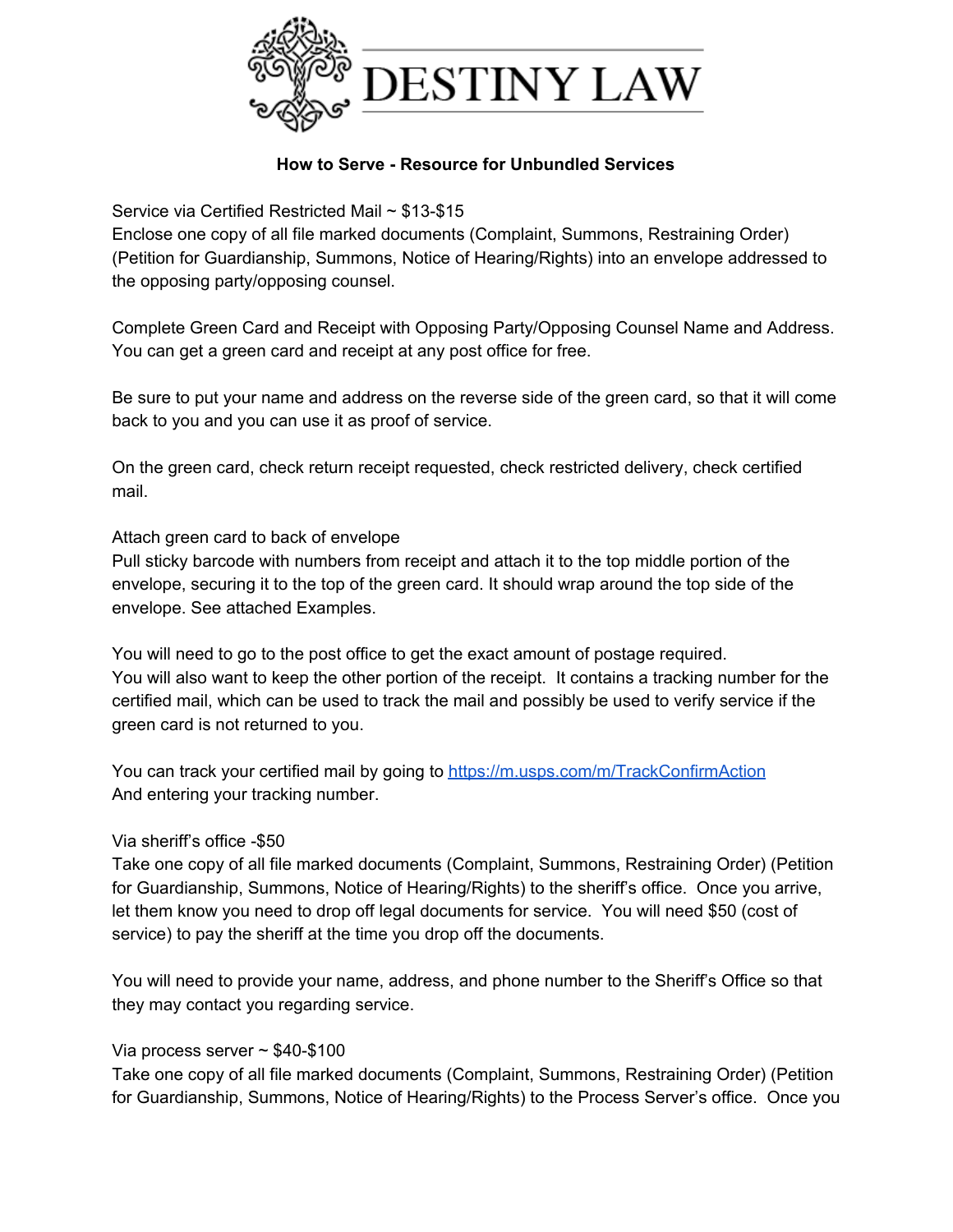arrive, let them know you need to drop off legal documents for service. You will need \$50 (cost of service) to pay the process server at the time you drop off the documents.

You will need to provide your name, address, and phone number to the process server's office so that they may contact you regarding service.

Attached you will find a list of process servers available.

## **Ok, the documents were served and I got the green card back. What now?**

Locate the document entitled Affidavit of Service, fill in the date that the mail was picked up (top right corner – handwritten date). Tape the green card to a blank sheet of paper, and attach it to the back of the Affidavit of Service. Sign the Affidavit of Service and take it to the Court Clerk's office for filing. You will want to make two copies of both pages.

Have the clerk file the original and both copies. The clerk will keep the original. You will keep one copy and you will mail the other copy to the opposing party/opposing counsel via regular mail.

# **Ok, the documents were served….the process server/sheriff gave me an affidavit of service saying the opposing party was served. What now?**

- Ask the process server/sheriff if they had it filed at the Court.
	- $\circ$  If they say yes, then you must now wait 30 days to see if the opposing party files and answer.
	- If they say no, then you will want to make two copies.

Have the clerk file the original and both copies. The clerk will keep the original. You will keep one copy and you will mail the other copy to the opposing party/opposing counsel via regular mail.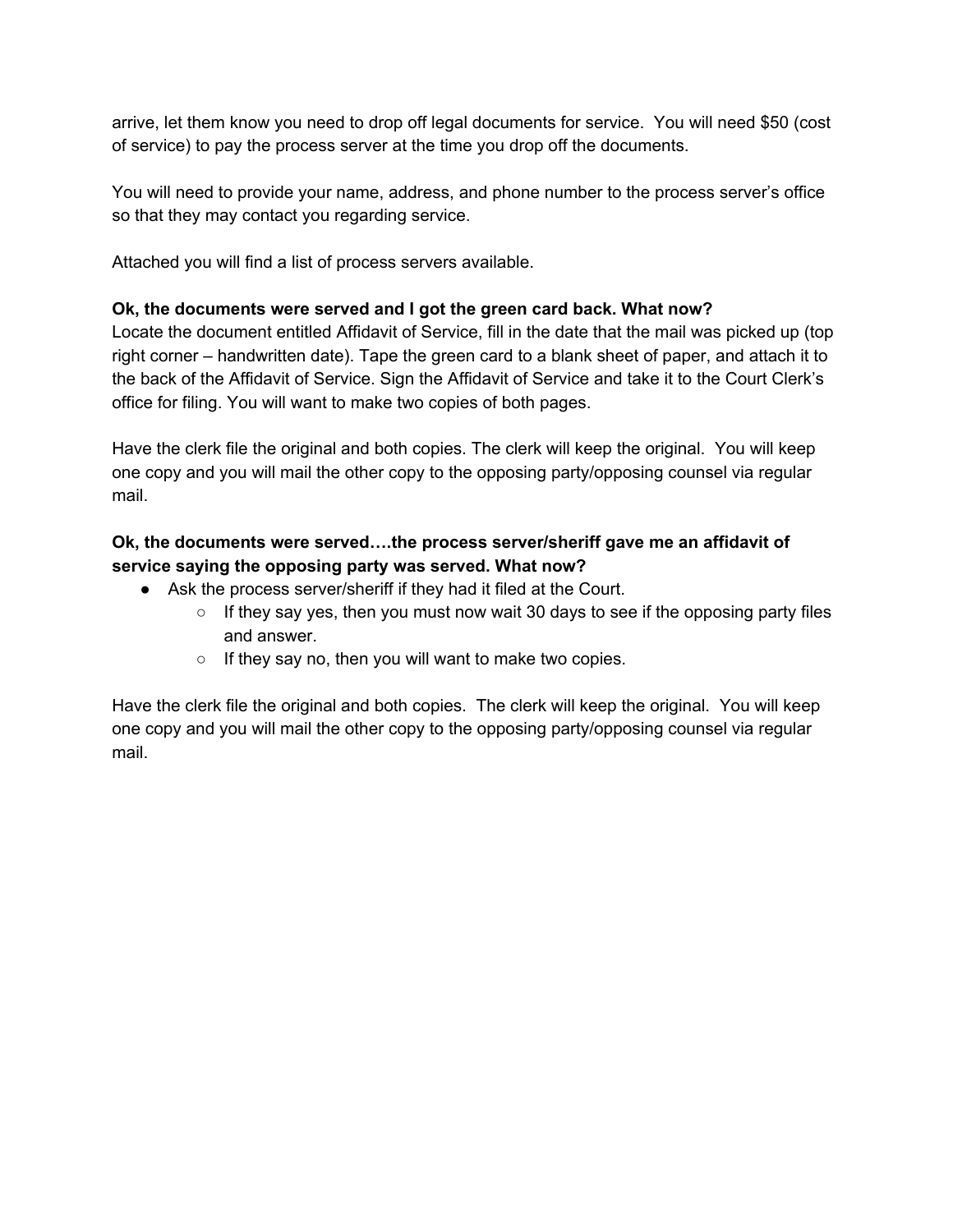#### **Process Server List**

Davis Process Service

K-9 Process Service (Statewide - Any County)

Action Process

Myers

Tammy Nicolo (Pulaski, Faulkner, Saline County) (501) 681-6197

Tasha Sims (Saline) (501) 681-1629

Brittany Snyman, (501) 563-9443 brittanycliff@gmail.com

## Jeff Barnett (501) 529-2223

Terri Hicks (Faulkner County) (501) 654-4052

Eddie Pryor (Faulkner County) (501) 733-0859

Lawson Process Service (Jefferson County) (870) 866-4531 Fax: (870) 853-9883

Larry Plunkett Plunkett Process Service P. O. Box 6425 Pine Bluff, AR 71611 (870) 692-3077 lanitajp@gmail.com

Vincent Edwards (Jefferson County) (870) 718-0331